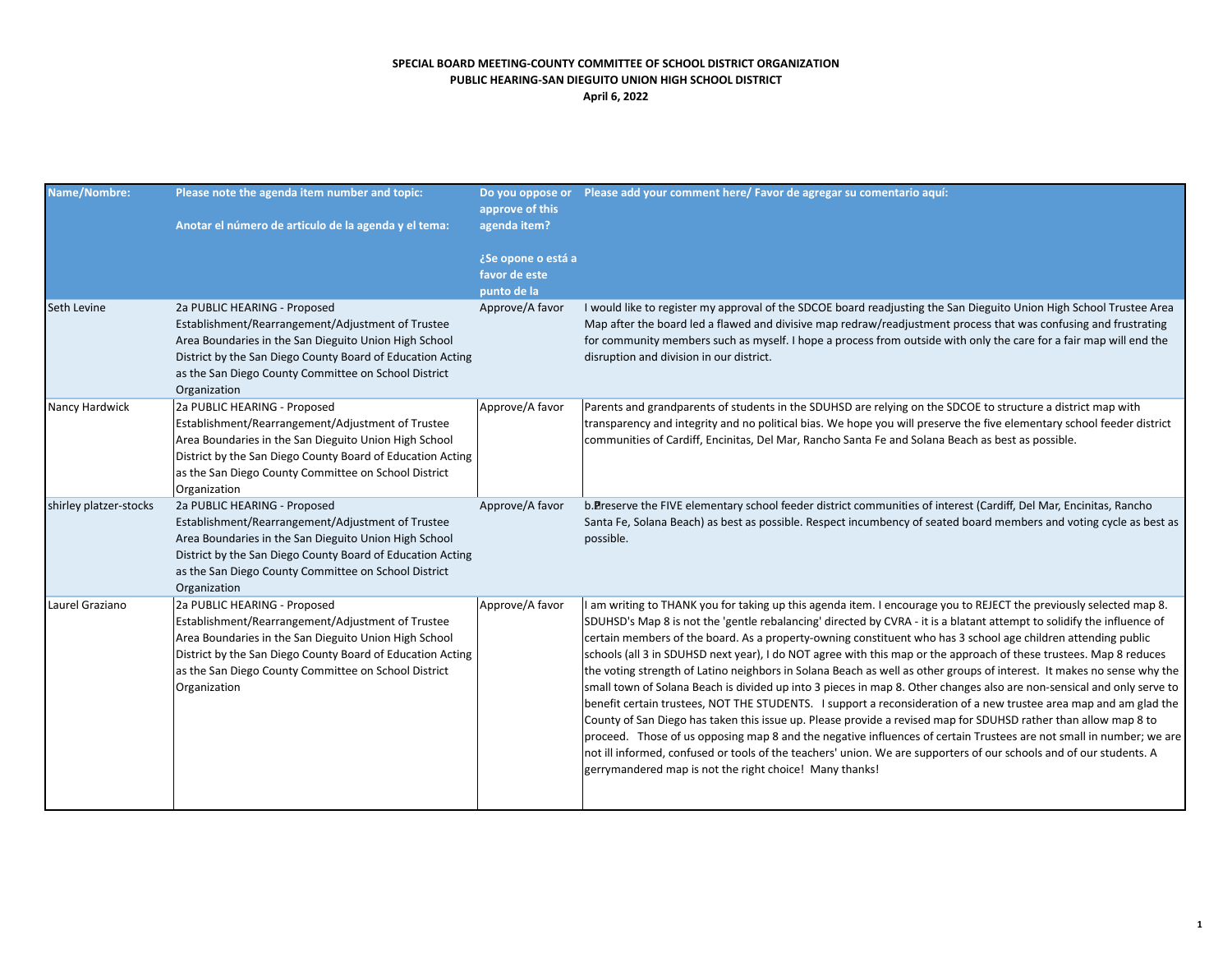| Name/Nombre:      | Please note the agenda item number and topic:<br>Anotar el número de articulo de la agenda y el tema:                                                                                                                                                                            | approve of this<br>agenda item?                    | Do you oppose or Please add your comment here/ Favor de agregar su comentario aquí:                                                                                                                                                                                                                                                                                                                                                                                                                                                                                                                                                                                                                                                                                                                                                                                                                                                                                                                                                                                                                                                                                                                                                                                                                                                                                                                                                                                                                                                                                                                                                                                                                                                                                                                                                                                                                                                              |
|-------------------|----------------------------------------------------------------------------------------------------------------------------------------------------------------------------------------------------------------------------------------------------------------------------------|----------------------------------------------------|--------------------------------------------------------------------------------------------------------------------------------------------------------------------------------------------------------------------------------------------------------------------------------------------------------------------------------------------------------------------------------------------------------------------------------------------------------------------------------------------------------------------------------------------------------------------------------------------------------------------------------------------------------------------------------------------------------------------------------------------------------------------------------------------------------------------------------------------------------------------------------------------------------------------------------------------------------------------------------------------------------------------------------------------------------------------------------------------------------------------------------------------------------------------------------------------------------------------------------------------------------------------------------------------------------------------------------------------------------------------------------------------------------------------------------------------------------------------------------------------------------------------------------------------------------------------------------------------------------------------------------------------------------------------------------------------------------------------------------------------------------------------------------------------------------------------------------------------------------------------------------------------------------------------------------------------------|
|                   |                                                                                                                                                                                                                                                                                  | ¿Se opone o está a<br>favor de este<br>punto de la |                                                                                                                                                                                                                                                                                                                                                                                                                                                                                                                                                                                                                                                                                                                                                                                                                                                                                                                                                                                                                                                                                                                                                                                                                                                                                                                                                                                                                                                                                                                                                                                                                                                                                                                                                                                                                                                                                                                                                  |
| Theresa Beauchamp | 2a PUBLIC HEARING - Proposed<br>Establishment/Rearrangement/Adjustment of Trustee<br>Area Boundaries in the San Dieguito Union High School<br>District by the San Diego County Board of Education Acting<br>as the San Diego County Committee on School District<br>Organization | Approve/A favor                                    | San Diego County of Education Board members: I am a 35 year resident of Encinitas and my husband and two sons<br>are all San Dieguito Academy graduates. I am grateful for each of you and your service during this unprecedented<br>challenging time for leaders in education. What a relief it was to hear that you will take over the redistricting<br>process for SDUHSD. I was very involved in the redistricting process at the county and congressional level. I was<br>impressed by the Independent Commissioners non partisan approach, patience and time invested in respectfully<br>listening to constituents and willingness to make adjustments along the process to best honor communities of interest<br>and California Voting Rights Act. The process and its transparency bolstered the results. I know not everyone was<br>satisfied 100% but many compromises were made to satisfy the majority of constitutents in the process. That is true<br>democracy. I have found the SDUHSD redistricting process a polar opposite. Due to what feels like hyperpartisan<br>political power tactics, I have lost faith that 3 of the SDUHSD board members care to honor our communities of<br>interest or California Voting Rights Act. I respect each of you wholeheartedly and feel like the cavalry has arrived and<br>have full confidence that you will do the gentle redistricting needed that maintains communities of interests, provides<br>middle school and high school within same district as feeder elementary schools and protects the positions of SDUHSD<br>board members who speak for our most marginalized students. Thank you.                                                                                                                                                                                                                                                                                   |
| Duncan Brown      | 2a PUBLIC HEARING - Proposed<br>Establishment/Rearrangement/Adjustment of Trustee<br>Area Boundaries in the San Dieguito Union High School<br>District by the San Diego County Board of Education Acting<br>as the San Diego County Committee on School District<br>Organization | Approve/A favor                                    | My name is Duncan Brown and for almost two years, I've been the president of the San Dieguito Faculty Association.<br>I have also been a resident within the San Dieguito boundary for 24 years and worked as a counselor in the district for<br>the same length of time. My wife has been a teacher in the district for more than thirty years and we have proudly<br>raised a daughter who went through our schools and graduated in 2018. On behalf of our district's teachers, my<br>family and so many others who would have been adversely affected by Map 8, I sincerely thank the County Board of<br>Education for stepping into the CRVA redistricting process. Our interests in our community and our district run deep.<br>We are confident that SDCOE will prioritize the interests of all our students and families first, above all else. We<br>appreciate that SDCOE has the experience and resources to ensure that the SDUHSD redistricting process is managed<br>ethically and transparently. We trust that SDCOE understands the communities of interest, the importance of<br>preserving the culture of neighborhoods, small cities and the five feeder elementary school districts that come to our<br>10 middle and high schools. I would further ask that you consider three additional points, 1) Preserve the voting<br>rights as intended in CRVA process of Latino communities in Encinitas and Solana Beach, as well as the Asian<br>community in Carmel Valley. 2) Minimize any disruption to our residents to retain their ability to vote in the same<br>area and election cycle they are currently in. 3) Draw lines that place one high school and one middle school in each<br>trustee area, if possible. On behalf of the teachers of SDUHSD and members of our community, I want to thank you<br>again for taking an interest in our district and preserving the integrity of a fair and democratic process. |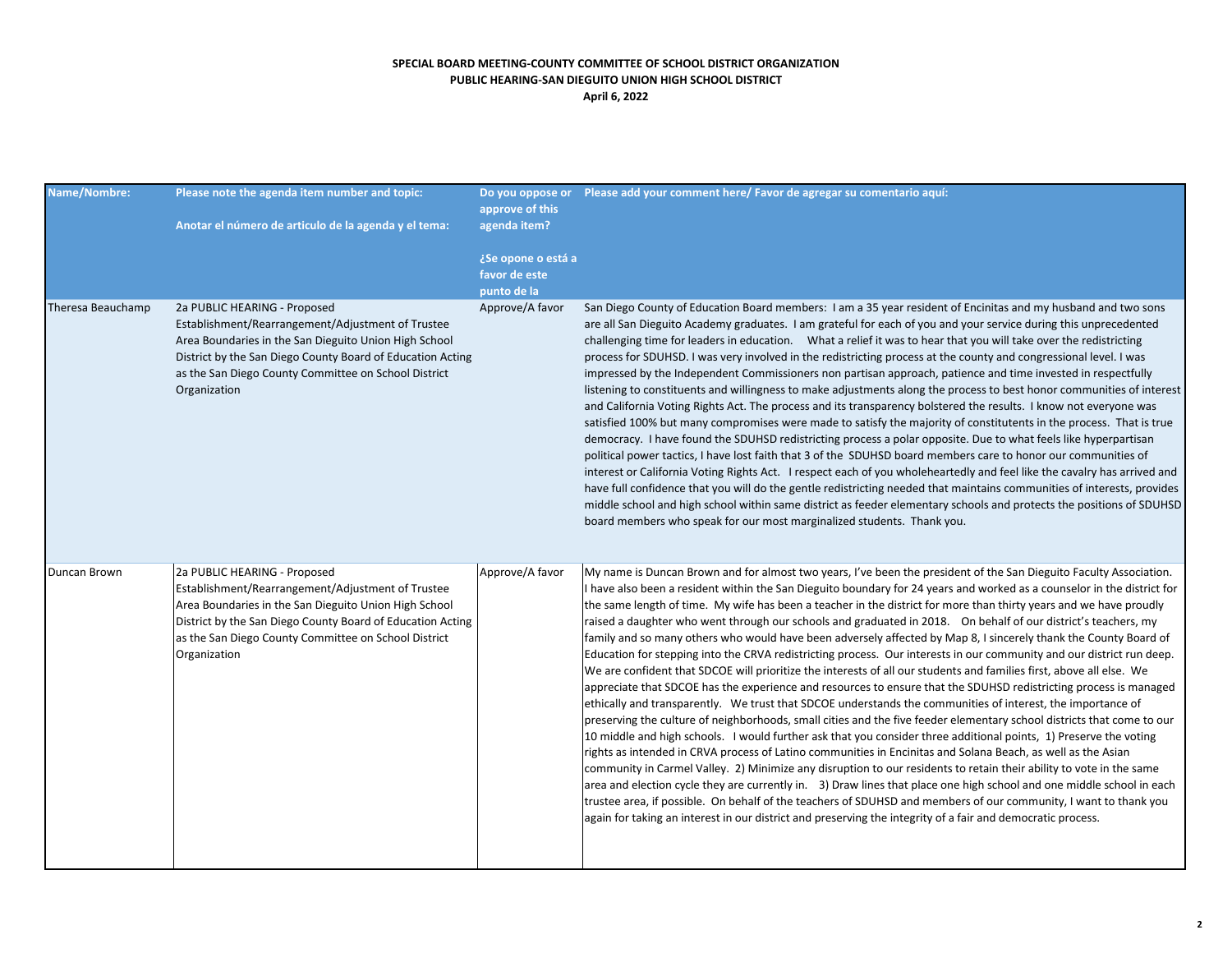| <b>Name/Nombre:</b> | Please note the agenda item number and topic:<br>Anotar el número de articulo de la agenda y el tema:                                                                                                                                                                            | approve of this<br>agenda item?<br>¿Se opone o está a<br>favor de este<br>punto de la | Do you oppose or Please add your comment here/ Favor de agregar su comentario aquí:                                                                                                                                                                                                                                                                                                                                                                                                                                                                                                                                                                                                                                                                                                                                                                                                                                                                                                                                                                                                                                                                                                                                                                                                                                                                                                                                                                                                                                                                                                                                                                                                |
|---------------------|----------------------------------------------------------------------------------------------------------------------------------------------------------------------------------------------------------------------------------------------------------------------------------|---------------------------------------------------------------------------------------|------------------------------------------------------------------------------------------------------------------------------------------------------------------------------------------------------------------------------------------------------------------------------------------------------------------------------------------------------------------------------------------------------------------------------------------------------------------------------------------------------------------------------------------------------------------------------------------------------------------------------------------------------------------------------------------------------------------------------------------------------------------------------------------------------------------------------------------------------------------------------------------------------------------------------------------------------------------------------------------------------------------------------------------------------------------------------------------------------------------------------------------------------------------------------------------------------------------------------------------------------------------------------------------------------------------------------------------------------------------------------------------------------------------------------------------------------------------------------------------------------------------------------------------------------------------------------------------------------------------------------------------------------------------------------------|
| Michele Jaffee      | 2a PUBLIC HEARING - Proposed<br>Establishment/Rearrangement/Adjustment of Trustee<br>Area Boundaries in the San Dieguito Union High School<br>District by the San Diego County Board of Education Acting<br>as the San Diego County Committee on School District<br>Organization | Approve/A favor                                                                       | Regretfully, I am unable to attend tonight's meeting. I wish to express my gratitude to the SDCOE's decision to take<br>over management of the San Dieguito Union High School District's redistricting process. As a 26 year resident of<br>Solana Beach and former teacher in the San Dieguito district, it was disheartening to see SDUHSD'S School Board<br>choose to dismantle the current Cranberry Map, disregarding the detrimental impact to Solana Beach and it's historic<br>community of La Colonia de Eden Gardens.<br>Moving forward, I am heartened to know the SDCOE will utilize<br>professional demographers. Ideally they will create a map that accommodates the small population changes that have<br>occurred over the past 10 years and make minor, yet necessary changes to the Cranberry Map. Ideally our new map<br>would retain each elementary school feeder districts and retain the current election cycle per trustee area. I believe it<br>is important not to disenfranchise our Solana Beach citizens. Thank you for considering my concerns. With<br>Appreciation, Michele Jaffee                                                                                                                                                                                                                                                                                                                                                                                                                                                                                                                                                                |
| <b>Robin Sales</b>  | 2a PUBLIC HEARING - Proposed<br>Establishment/Rearrangement/Adjustment of Trustee<br>Area Boundaries in the San Dieguito Union High School<br>District by the San Diego County Board of Education Acting<br>as the San Diego County Committee on School District<br>Organization | Approve/A favor                                                                       | I am a 2038 year resident of this district and my two daughters are alumna of SDA and LCC. I strongly support<br>SDCOE's involvement in overseeing the "gentle realignment" of the boundaries to assure the following: In addition to<br>following the CVRA and FVRA best practices for rebalancing trustee voting areas after a Census, we ask that SDCOE<br>prioritize (in this order) our community wishes: Preserve minority voting block power, specifically for the Latinx<br>communities in Solana Beach and Encinitas, as well as the Asian community in Carmel Valley. Preserve the FIVE<br>ellementary school feeder district communities of interest (Cardiff, Del Mar, Encinitas, Rancho Santa Fe, Solana Beach)<br>as best as possible. This priority received extensive feedback, and was a priority, in the adoption of the 2018 SDUHSD<br>Cranberry Map and continues to be identified by community members as a priority in the current process. Use a "light<br>touch" to adjust the established 2018 SDUHSD Cranberry Map. This process was successfully followed by the Encinitas<br>City Council. Read about it here: https://www.sandiegouniontribune.com/communities/north-<br>county/encinitas/story/2022-03-11/encinitas-council-selects-new-redistricting-map Respect incumbency of seated<br>board members, if possible. Retain the current election cycle per trustee area to ensure voters are not<br>disenfranchised. The current cycle has a 2022 election for Trustee areas 1, 3, and 5, and a 2024 election for Trustee<br>areas 2 and 4. Draw lines to place one high school and one middle school in each trustee area, if possible. Thank you. |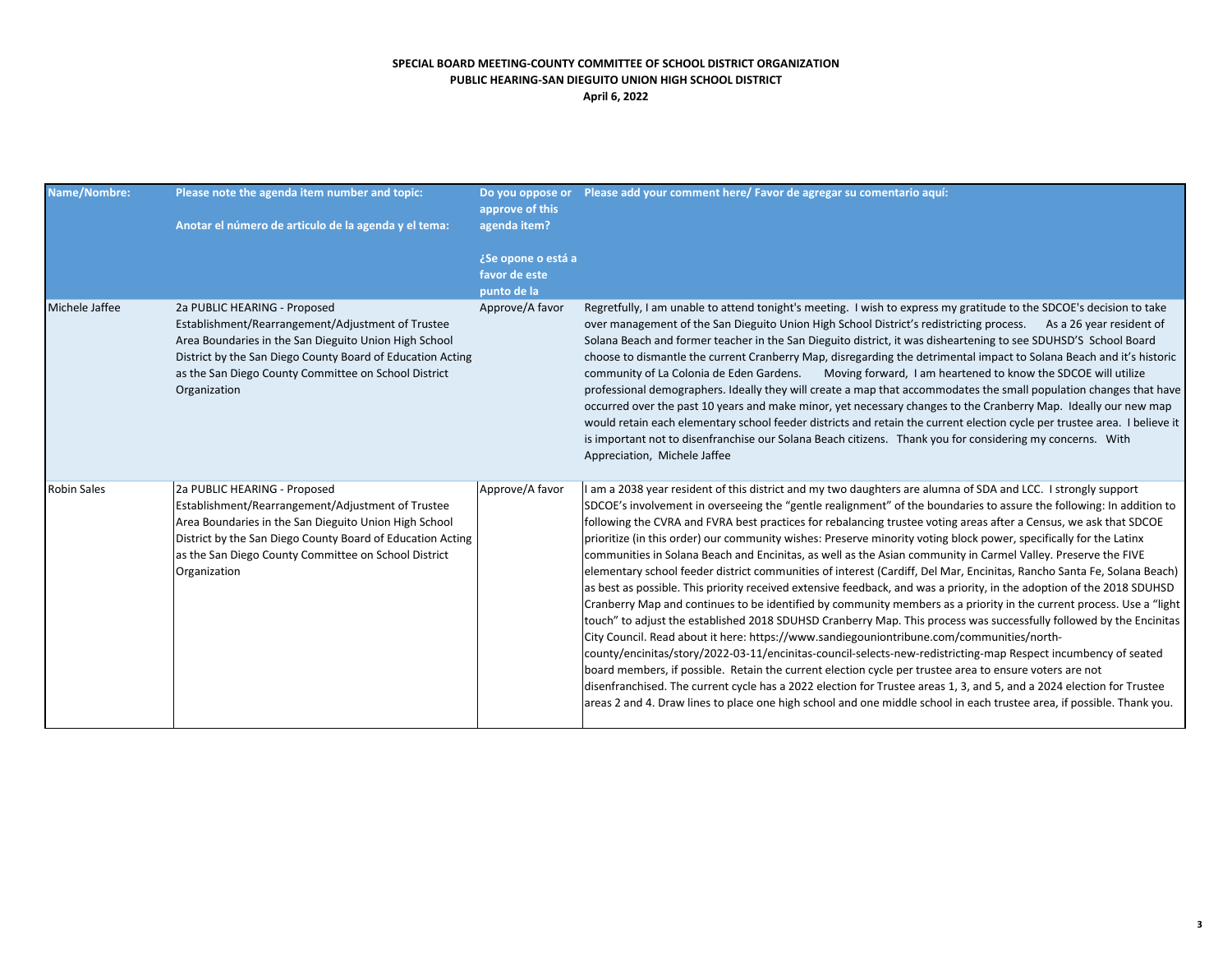| <b>Name/Nombre:</b>  | Please note the agenda item number and topic:<br>Anotar el número de articulo de la agenda y el tema:                                                                                                                                                                            | approve of this<br>agenda item?<br>¿Se opone o está a<br>favor de este<br>punto de la | Do you oppose or Please add your comment here/ Favor de agregar su comentario aquí:                                                                                                                                                                                                                                                                                                                                                                                                                                                                                                                                                                                                                                                                                                                                                                                                                                                                                                                                                                                                                                                  |
|----------------------|----------------------------------------------------------------------------------------------------------------------------------------------------------------------------------------------------------------------------------------------------------------------------------|---------------------------------------------------------------------------------------|--------------------------------------------------------------------------------------------------------------------------------------------------------------------------------------------------------------------------------------------------------------------------------------------------------------------------------------------------------------------------------------------------------------------------------------------------------------------------------------------------------------------------------------------------------------------------------------------------------------------------------------------------------------------------------------------------------------------------------------------------------------------------------------------------------------------------------------------------------------------------------------------------------------------------------------------------------------------------------------------------------------------------------------------------------------------------------------------------------------------------------------|
| <b>Sandy Gereaux</b> | 2a PUBLIC HEARING - Proposed<br>Establishment/Rearrangement/Adjustment of Trustee<br>Area Boundaries in the San Dieguito Union High School<br>District by the San Diego County Board of Education Acting<br>as the San Diego County Committee on School District<br>Organization | Approve/A favor                                                                       | To the Board of the SDCOE: Thank you for allowing for community input into the process of identifying a map for our<br>school district. And, thank you for acknowledging that this process should be to make adjustments to trustee areas,<br>not the wholesale re-writing of boundaries. I am a resident of Carmel Valley for over 20+ years. While I recognize that<br>Carmel Valley is the highest growth area within the district and changes will be required, if I could please ask that you<br>consider a few items: 1-Please respect the incumbency of our current Board member, as many of us worked hard to<br>put her into this position. 2-Dur communities of interest include Torrey Pines, Torrey Hills and Pacific Highlands<br>Ranch. If these areas could remain as a whole, I think it could minimize any negative effect of the re-districting. 3-As<br>you know, Carmel Valley has an overlay of two elementary school districts; that is, Del Mar Union & Solana Beach but<br>please try to include one high school and one middle school within this trustee area. Again, thank you for your<br>consideration. |
| Adele Josepho        | 2a PUBLIC HEARING - Proposed<br>Establishment/Rearrangement/Adjustment of Trustee<br>Area Boundaries in the San Dieguito Union High School<br>District by the San Diego County Board of Education Acting<br>as the San Diego County Committee on School District<br>Organization | Approve/A favor                                                                       | Thank you for your concern about redistricting in SDUHSD and ensuring that the CRVA and FVRA will be honored. I<br>have man concerns about what has happened in our district, but will stick to one point. I favor retaining District lines<br>in this voting cycle for each trustee area to make sure voters are not disenfranchised, and to ensure that incumbency<br>of seated board members is respected. This overarching principle provides integrity of communities of interest,<br>preserves the feeder district system and preserves minority block power. Thank you for your attention. Adele<br>Josepho, Voter, Taxpayer and proud mother of a SDUHSD grad (CVMS, CCA).                                                                                                                                                                                                                                                                                                                                                                                                                                                   |
| Teresa Dezazzo       | 2a PUBLIC HEARING - Proposed<br>Establishment/Rearrangement/Adjustment of Trustee<br>Area Boundaries in the San Dieguito Union High School<br>District by the San Diego County Board of Education Acting<br>as the San Diego County Committee on School District<br>Organization | Approve/A favor                                                                       | Dear SDCOE - Thank you for doing the right thing and holding transparent public meetings on the SDUHSD flawed<br>redistricting map. In this priority, please (1) preserve minority voting block power (Encinitas, Solana Beach & Carmel<br>Valley); (2) preserve 5 elementary school feeder school district communities of interest; (3) use a light touch to adjust<br>the 2018 map; (4) respect the incumbency of seated board members when possible; (5) retain the current election<br>cycle per trustee; and (6) draw lines to place one high school and one middle school in each trustee area. I am an<br>Encinitas resident, and my child attended LCC. I am profoundly shocked and saddened at the shenanigans going on<br>with our school district. I am sorry I cannot speak to you in person today. I hope you take my comments to heart and<br>protect our school district from gerrymandering. Thank you.                                                                                                                                                                                                              |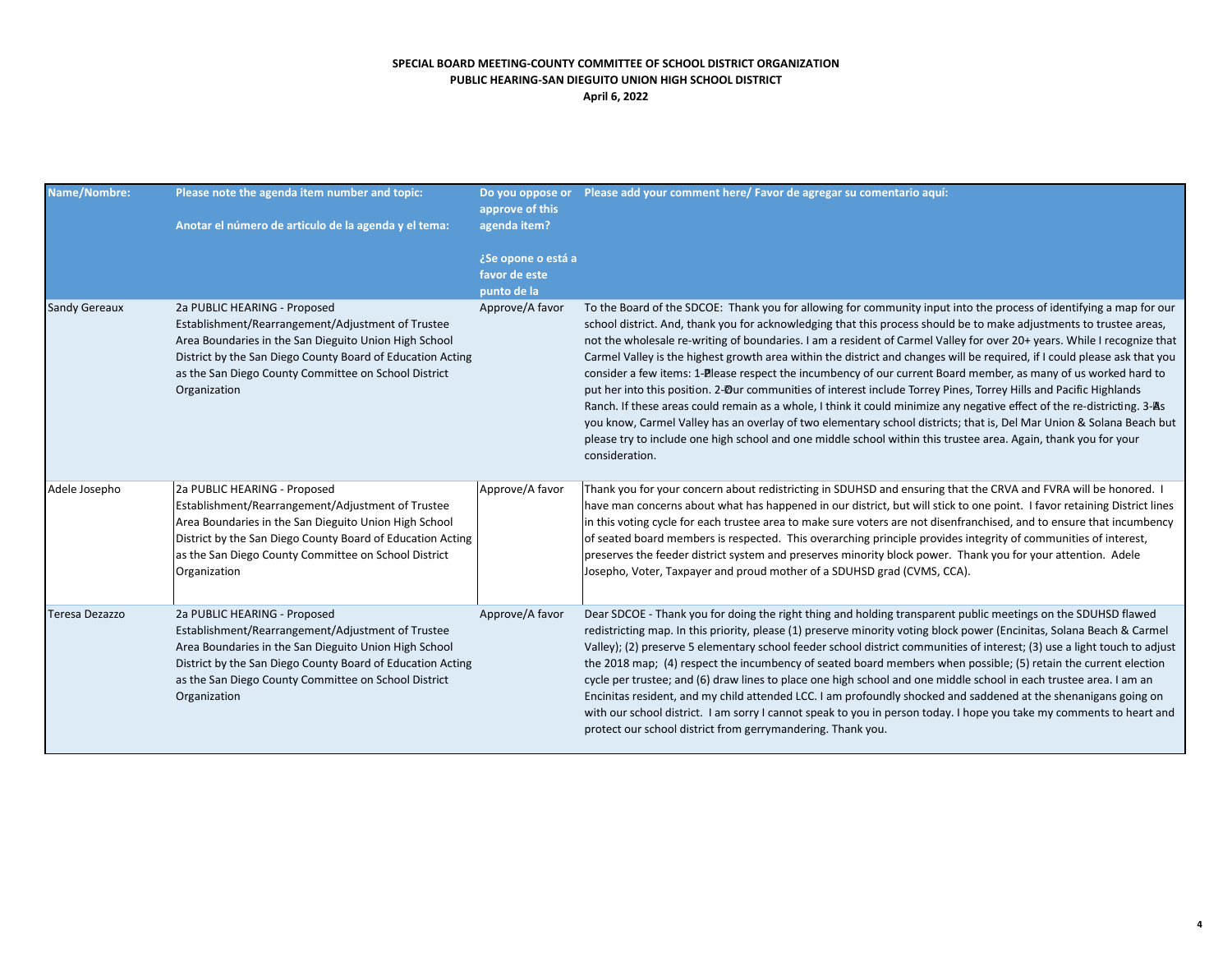| <b>Name/Nombre:</b>   | Please note the agenda item number and topic:<br>Anotar el número de articulo de la agenda y el tema:                                                                                                                                                                            | Do you oppose or<br>approve of this<br>agenda item? | Please add your comment here/ Favor de agregar su comentario aquí:                                                                                                                                                                                                                                                                                                                                                                                                                                                                                                                                                                                                                                                                                                                                                                                                                                                                                                                                                                                                                                                                                                                                                                                                                                                                                                                                                           |
|-----------------------|----------------------------------------------------------------------------------------------------------------------------------------------------------------------------------------------------------------------------------------------------------------------------------|-----------------------------------------------------|------------------------------------------------------------------------------------------------------------------------------------------------------------------------------------------------------------------------------------------------------------------------------------------------------------------------------------------------------------------------------------------------------------------------------------------------------------------------------------------------------------------------------------------------------------------------------------------------------------------------------------------------------------------------------------------------------------------------------------------------------------------------------------------------------------------------------------------------------------------------------------------------------------------------------------------------------------------------------------------------------------------------------------------------------------------------------------------------------------------------------------------------------------------------------------------------------------------------------------------------------------------------------------------------------------------------------------------------------------------------------------------------------------------------------|
|                       |                                                                                                                                                                                                                                                                                  | ¿Se opone o está a<br>favor de este<br>punto de la  |                                                                                                                                                                                                                                                                                                                                                                                                                                                                                                                                                                                                                                                                                                                                                                                                                                                                                                                                                                                                                                                                                                                                                                                                                                                                                                                                                                                                                              |
| <b>Timothy Stiven</b> | 2a PUBLIC HEARING - Proposed<br>Establishment/Rearrangement/Adjustment of Trustee<br>Area Boundaries in the San Dieguito Union High School<br>District by the San Diego County Board of Education Acting<br>as the San Diego County Committee on School District<br>Organization | Approve/A favor                                     | My name is Timothy Stiven. I teach History and Humanities at Canyon Crest Academy. Today, I just got back from the<br>County of Educations' Teacher of the Year workshop. I am honored to be representing San Dieguito Union High School<br>District. This meeting however, is so much more important. I teach both ethics and civics in my after-school<br>Humanities Conservatory. And here we are discussing both. In an age of growing cynicism in our youth, if not<br>hopelessness of the future, why would we even consider letting our legacy be one of this much dysfunction? Is our<br>legacy to be that future students around the world will Google "Gerrymandered Maps" and our Map 8 pops up? This<br>dysfunction is either purposeful or an embarrassment. And this isn't politics, this is Civics 101. If we can't do 21st<br>century public education right at the top, then we are of no help to those who look to us for advice. Fox News<br>reported just today that SDUHSD has two high schools in the top 10 in the State. It would be impossible to maintain<br>this level of excellence if this ethical malfeasance continues. So therefore I thank you for stepping into this process and<br>showing students like mine that this isn't politics, its Civics 101 - Foundations of Democracy. This is just Ethics 201, An<br>Introduction to Deontology. Thank you for your time.                    |
| Jim Graziano          | 2a PUBLIC HEARING - Proposed<br>Establishment/Rearrangement/Adjustment of Trustee<br>Area Boundaries in the San Dieguito Union High School<br>District by the San Diego County Board of Education Acting<br>as the San Diego County Committee on School District<br>Organization | Oppose/Opone                                        | I do NOT support map 8 as presented. I DO support the county reviewing and supplying a more reasonable map per<br>CVRA guidelines.                                                                                                                                                                                                                                                                                                                                                                                                                                                                                                                                                                                                                                                                                                                                                                                                                                                                                                                                                                                                                                                                                                                                                                                                                                                                                           |
| Alyssa Sepinwall      | 2a PUBLIC HEARING - Proposed<br>Establishment/Rearrangement/Adjustment of Trustee<br>Area Boundaries in the San Dieguito Union High School<br>District by the San Diego County Board of Education Acting<br>as the San Diego County Committee on School District<br>Organization | Approve/A favor                                     | Thank you for taking over the 2022 San Dieguito Union High School District (SDUHSD) CVRA Redistricting Process, so<br>that we can follow the CVRA and FVRA and preserve voters' rights to elect their representatives. Along with others in<br>my community, I ask you to prioritize (in this order) our community wishes: 1) Preserve minority voting block power,<br>specifically for the Latinx communities in Solana Beach and Encinitas and the Asian communities in Carmel Valley. 2)<br>Preserve the FIVE elementary school feeder district communities of interest (Cardiff, Del Mar, Encinitas, Rancho Santa<br>Fe, Solana Beach) as best as possible. This priority received extensive feedback, was a priority in the adoption of the<br>2018 SDUHSD Cranberry Map, and it continues to be identified by community members as a priority in the current<br>process. 3) Use a "light touch" to adjust the established 2018 SDUHSD Cranberry Map. This process was successfully<br>followed by the Encinitas City Council. 4) Respect incumbency of seated board members, if possible. 5) Retain the<br>current election cycle per trustee area to ensure voters are not disenfranchised. The current cycle has a 2022 election<br>for Trustee areas 1, 3, and 5, and a 2024 election for Trustee areas 2 and 4. 6) Draw lines to place one high school and<br>one middle school in each trustee area, if possible. |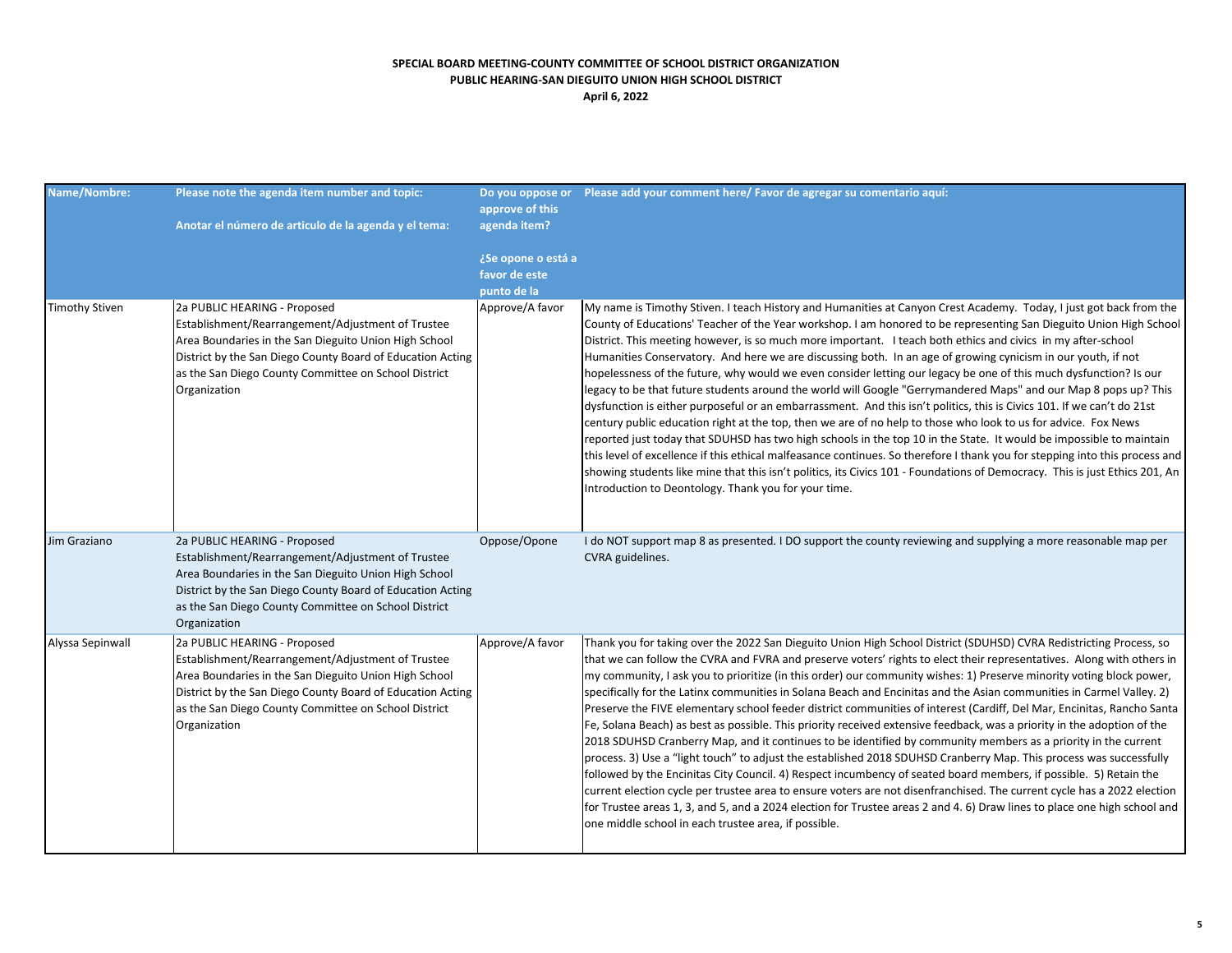| <b>Name/Nombre:</b> | Please note the agenda item number and topic:<br>Anotar el número de articulo de la agenda y el tema:                                                                                                                                                                            | approve of this<br>agenda item?                    | Do you oppose or Please add your comment here/ Favor de agregar su comentario aquí:                                                                                                                                                                                                                                                                                                                                                                                                                                                                                                                                                                                                                                                                                                                                                                                                                                                                                                                                                                                                                                                                                                                                                                                                                                                                                                                                                                                                                                                                                                                                                                                                                                                                                                                                                                                                                                                                                                                                                                                                                                                                                                                                                                                                                                                                                                                                                                                                                                                                                                                                                                                                                                                                                                                                                                                                                                                                                                                                                                                                                                                                                                                                                                                                                                                                                                                                                                                                                                                                                                                                                                                                                                                                                                                                                                                                                                                                                                                                                                                                                                                                                                                  |
|---------------------|----------------------------------------------------------------------------------------------------------------------------------------------------------------------------------------------------------------------------------------------------------------------------------|----------------------------------------------------|------------------------------------------------------------------------------------------------------------------------------------------------------------------------------------------------------------------------------------------------------------------------------------------------------------------------------------------------------------------------------------------------------------------------------------------------------------------------------------------------------------------------------------------------------------------------------------------------------------------------------------------------------------------------------------------------------------------------------------------------------------------------------------------------------------------------------------------------------------------------------------------------------------------------------------------------------------------------------------------------------------------------------------------------------------------------------------------------------------------------------------------------------------------------------------------------------------------------------------------------------------------------------------------------------------------------------------------------------------------------------------------------------------------------------------------------------------------------------------------------------------------------------------------------------------------------------------------------------------------------------------------------------------------------------------------------------------------------------------------------------------------------------------------------------------------------------------------------------------------------------------------------------------------------------------------------------------------------------------------------------------------------------------------------------------------------------------------------------------------------------------------------------------------------------------------------------------------------------------------------------------------------------------------------------------------------------------------------------------------------------------------------------------------------------------------------------------------------------------------------------------------------------------------------------------------------------------------------------------------------------------------------------------------------------------------------------------------------------------------------------------------------------------------------------------------------------------------------------------------------------------------------------------------------------------------------------------------------------------------------------------------------------------------------------------------------------------------------------------------------------------------------------------------------------------------------------------------------------------------------------------------------------------------------------------------------------------------------------------------------------------------------------------------------------------------------------------------------------------------------------------------------------------------------------------------------------------------------------------------------------------------------------------------------------------------------------------------------------------------------------------------------------------------------------------------------------------------------------------------------------------------------------------------------------------------------------------------------------------------------------------------------------------------------------------------------------------------------------------------------------------------------------------------------------------------------------|
|                     |                                                                                                                                                                                                                                                                                  | ¿Se opone o está a<br>favor de este<br>punto de la |                                                                                                                                                                                                                                                                                                                                                                                                                                                                                                                                                                                                                                                                                                                                                                                                                                                                                                                                                                                                                                                                                                                                                                                                                                                                                                                                                                                                                                                                                                                                                                                                                                                                                                                                                                                                                                                                                                                                                                                                                                                                                                                                                                                                                                                                                                                                                                                                                                                                                                                                                                                                                                                                                                                                                                                                                                                                                                                                                                                                                                                                                                                                                                                                                                                                                                                                                                                                                                                                                                                                                                                                                                                                                                                                                                                                                                                                                                                                                                                                                                                                                                                                                                                                      |
| Robyne Ruterbusch   | 2a PUBLIC HEARING - Proposed<br>Establishment/Rearrangement/Adjustment of Trustee<br>Area Boundaries in the San Dieguito Union High School<br>District by the San Diego County Board of Education Acting<br>as the San Diego County Committee on School District<br>Organization | Approve/A favor                                    | Dear SDCOE Trustees: I have been a parent in the SDUHSD school district for seven years and am the spouse of a 30-year Navy veteran. Because<br>of our military family's personal commitment and sacrifices for our representative democracy, I have taken a special interest in the 2022<br>SDUHSD CVRA redistricting process. Unfortunately, since November 2020, the Republican SDUHSD board majority under the leadership of<br>President Maureen Muir has launched an all-out attack on our once cohesive school district. They have allowed ugly, divisive, and<br>discriminatory national political wedge issues to be brought into our community at the expense of our students and teachers. I'm tired of it.<br>Therefore, I first want to say THANK YOU to the SDCOE for stepping in to rescue our community from yet another attempt by this Republican<br>board majority to politicize our schools. I know that SDCOE understands the importance of the democratic values we teach our children and has<br>the experience and resources to ethically and transparently manage the development of a map that actually represents our constituency. Most<br>importantly, SDCOE has my TRUST, which is something that the current SDUHSD Board has lost over the last year and a half. I have been<br>watching the CVRA redistricting process closely and have been appalled at the lack of respect this board has shown toward the public. From the<br>beginning, there has been little transparency, and they made it intentionally difficult for the public to participate by: Failing to well-advertise<br>the CVRA process EARLY and in multiple languages (the first CVRA presentation was given at 11 PM at the end of a long Board meeting in<br>January) Failing to provide professional interpretation services for non-native English speakers Failing to offer multiple community input<br>meetings, with professional interpretation services, where we could ask the demographer questions and provide feedback Failing to provide<br>demography software to help the public create our own maps Failing to provide a professional online feedback system, in multiple languages,<br>that required clear identifying information of participants (address and phone) so that the public could trust the that source of submissions was<br>an actual community member and not a compromised trustee (we still don't know the creator of Scenario 8) Failing to provide a professional<br>online feedback system, in multiple languages, that automatically generated a time-stamped confirmation of submissions Failing to properly<br>notice and run public hearings and meetings, as per Brown Act Now that the adults have stepped into the room, I would like to provide my<br>specific feedback regarding the new SDUHSD trustee map I hope to see. In addition to following the CVRA and FVRA best practices for<br>rebalancing trustee voting areas after a Census, I ask that SDCOE prioritize (in this order) my wishes: Protect minority voting blocks, especially<br>the La Colonia De Eden Gardens and other Latinx communities in Solana Beach and Encinitas, as well as the Asian community in Carmel Valley.<br>Preserve the elementary school feeder district Communities of Interest. Follow the intent of the CVRA process to only "adjust" boundaries of<br>the 2018 Cranberry Map versus doing a complete redraw. Keep trustees in their current districts, if possible. Keep trustee area numbers the<br>same as the Cranberry Map as to allow voters to vote in their expected rotations. Draw lines to place one high school and one middle school in<br>each trustee area, if possible. Again, THANK YOU so much for making the difficult decision to take over the SDUHSD redistricting process. Not<br>only has this map situation been extremely troubling from a representative democracy perspective, it has revealed that this Board under the<br>leadership of Maureen Muir is completely failing in its fiduciary responsibility to taxpayers. We need the bleeding of money to stop and a<br>restoration of ethical leadership. Please HELP! |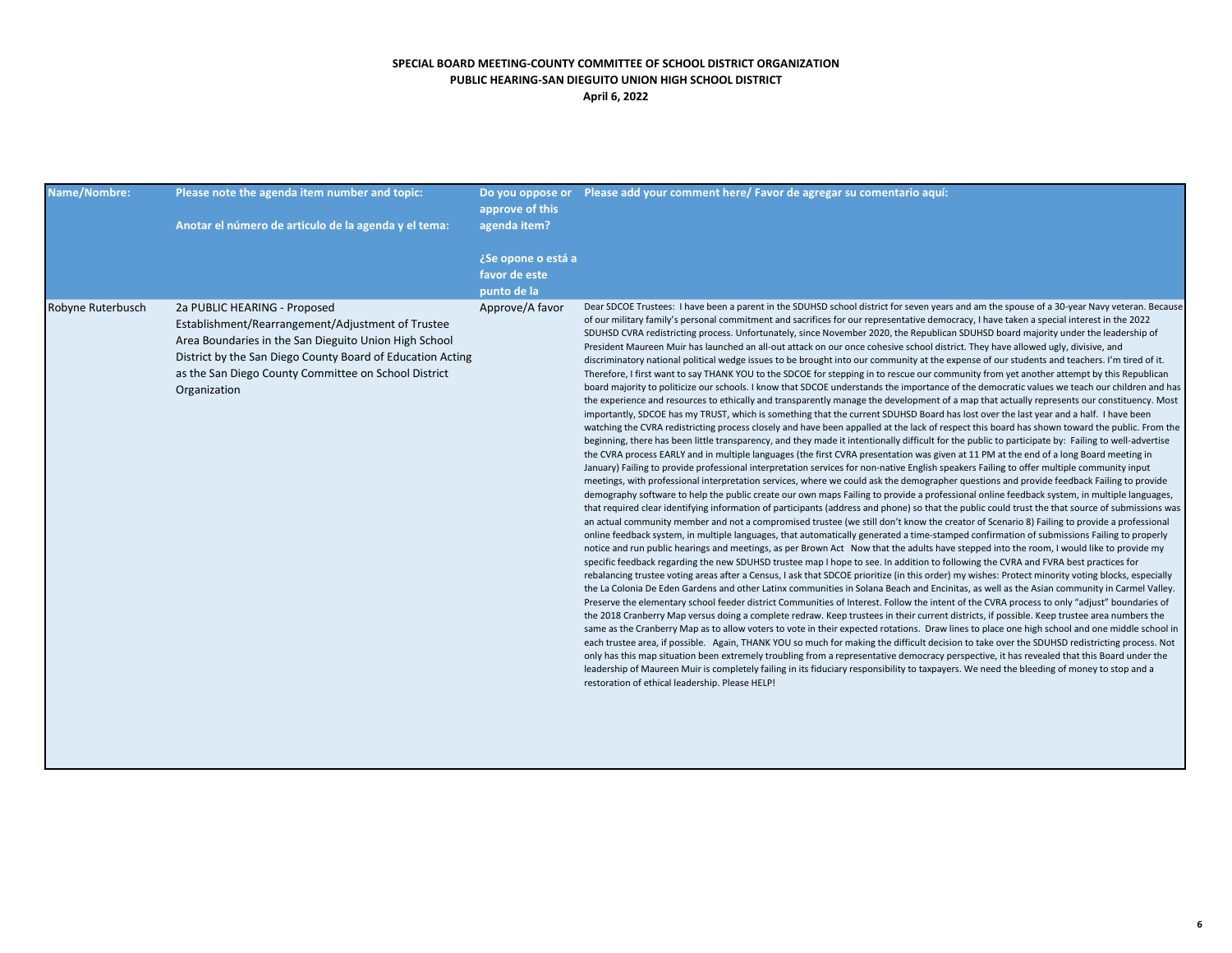| <b>Name/Nombre:</b> | Please note the agenda item number and topic:<br>Anotar el número de articulo de la agenda y el tema:                                                                                                                                                                            | Do you oppose or<br>approve of this<br>agenda item?<br>¿Se opone o está a<br>favor de este<br>punto de la | Please add your comment here/ Favor de agregar su comentario aquí:                                                                                                                                                                                                                                                                                                                                                                                                                                                                                                                                                                                                                                                                                                                                                                                                                                                                                                                                                                                                                                                                                                                                                                                                                                                                                                                                                                                                                                                                                              |
|---------------------|----------------------------------------------------------------------------------------------------------------------------------------------------------------------------------------------------------------------------------------------------------------------------------|-----------------------------------------------------------------------------------------------------------|-----------------------------------------------------------------------------------------------------------------------------------------------------------------------------------------------------------------------------------------------------------------------------------------------------------------------------------------------------------------------------------------------------------------------------------------------------------------------------------------------------------------------------------------------------------------------------------------------------------------------------------------------------------------------------------------------------------------------------------------------------------------------------------------------------------------------------------------------------------------------------------------------------------------------------------------------------------------------------------------------------------------------------------------------------------------------------------------------------------------------------------------------------------------------------------------------------------------------------------------------------------------------------------------------------------------------------------------------------------------------------------------------------------------------------------------------------------------------------------------------------------------------------------------------------------------|
| <b>Trish Crowe</b>  | 2a PUBLIC HEARING - Proposed<br>Establishment/Rearrangement/Adjustment of Trustee<br>Area Boundaries in the San Dieguito Union High School<br>District by the San Diego County Board of Education Acting<br>as the San Diego County Committee on School District<br>Organization | Approve/A favor                                                                                           | Esteemed Board Members, Thank you so much for helping our district find a redistricting solution that follows the<br>spirit of the federal and state voting rights laws. I'm writing today to add my voice to the Equity in Education group's<br>message. There are many important aspects of this redistricting, but I am just going to mention a few that take top<br>priority with me. My own children went through the Encinitas and San Dieguito school systems, and now my<br>grandchildren are doing the same. Our family has been and continues to be a long-time "shareholder" in the local<br>school districts. I am now retired, but I taught school in the Encinitas Union School District for 38 years. I was a<br>bilingual teacher at Ocean Knoll Elementary School. I feel it is important to preserve the minority voting block power<br>within districts so that all people (especially our Hispanic and Asian groups) have a voice and are represented and<br>heard. I also believe it is very important that we preserve the five elementary school feeder district communities of<br>interest (Cardiff, Del Mar, Encinitas, Rancho Santa Fe, Solana Beach) as best as possible. Each feeder district has a<br>unique cohesiveness and sense of community and pride. Let's not destroy or divide neighborhoods and communities.<br>Goodness knows there's enough division going on in the world today. Thank you again for helping us with this very<br>important task. Best regards, Trish Crowe 3255 Circa De Tierra Encinitas, CA. 92024 |
| Raj Gupta           | 2a PUBLIC HEARING - Proposed<br>Establishment/Rearrangement/Adjustment of Trustee<br>Area Boundaries in the San Dieguito Union High School<br>District by the San Diego County Board of Education Acting<br>as the San Diego County Committee on School District<br>Organization | Approve/A favor                                                                                           | Please rectify the complete lack of input the San Dieguito Union High School District has provided to the citizens. Map<br>8 that this district has chosen does not fit the spirit of the regulations and is an obvious attempt at Gerrymandering to<br>rig future elections.                                                                                                                                                                                                                                                                                                                                                                                                                                                                                                                                                                                                                                                                                                                                                                                                                                                                                                                                                                                                                                                                                                                                                                                                                                                                                   |